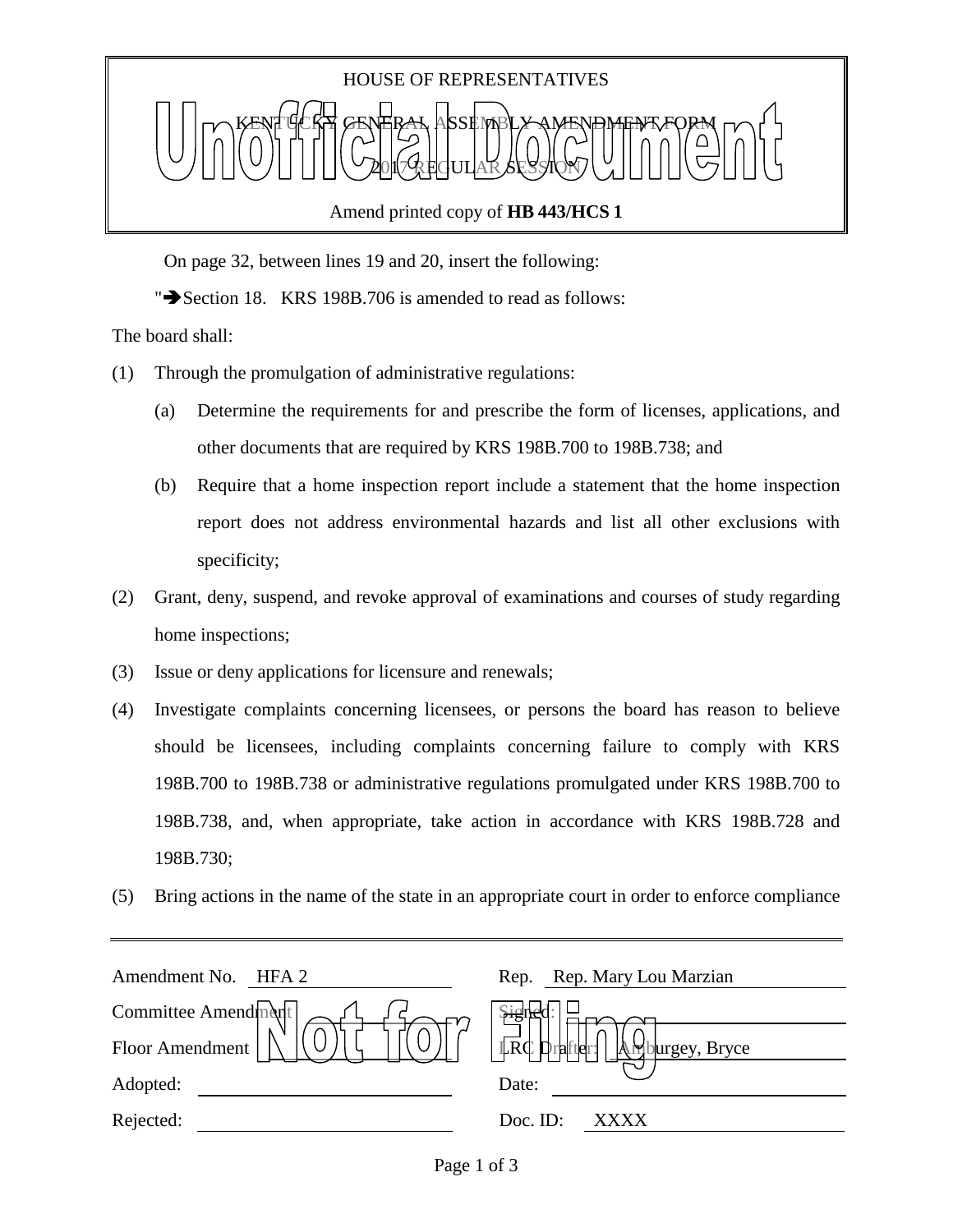

with KRS 198B.700 to 198B.738 or the administrative regulations promulgated under KRS 198B.700 to 198B.738;

- (6) Establish license fees in an amount not to exceed two hundred fifty dollars (\$250) annually;
- (7) Inspect the records of a licensee in accordance with administrative regulations promulgated by the board;
- (8) Conduct or designate a member or other representative to conduct public hearings on any matter for which a hearing is required under KRS 198B.728 and 198B.730;
- (9) Adopt a seal containing the words "Kentucky Board of Home Inspectors" and, through the board's secretary, certify copies and authenticate all acts of the board;
- (10) Use counsel, consultants, and other persons, enter into contracts, and authorize expenditures that are reasonably necessary or appropriate to administer and enforce KRS 198B.700 to 198B.738 and administrative regulations promulgated thereunder;
- (11) Establish continuing education requirements for licensed home inspectors in accordance with KRS 198B.722 and 198B.724;
- (12) Conduct disciplinary actions against licensees to include:
	- (a) Suspension, probation, or permanent revocation of a license;
	- (b) Requiring a licensee to obtain additional continuing education; and
	- (c) Issuance of a written reprimand;
- (13) Require all fee-paid home inspections to be conducted in accordance with the standards of practice of:
	- (a) The American Society of Home Inspectors;
	- (b) The *International*[National] Association of *Certified* Home Inspectors; or
	- (c) Any other approved standards of practice that are equal to the standards of practice of the organizations in paragraphs (a) and (b) of this subsection as determined by the board.